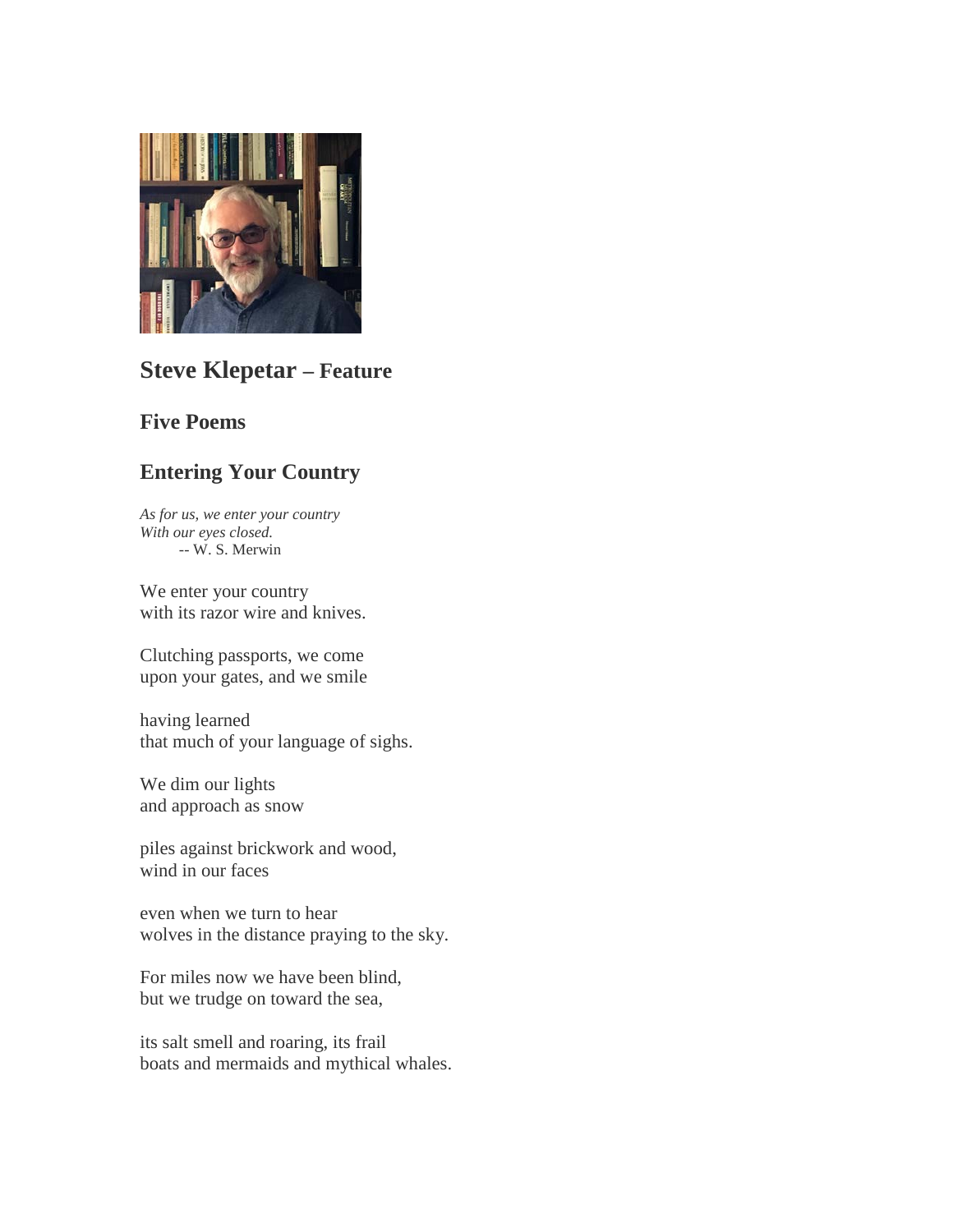#### **Next Door**

The house next door is filled with holes. There are woodpecker holes on the outside, whole families of birds nestled in the siding, and inside are many white spaces that radiate absence: chairs that rock back and forth to the sound of a missing drum; a table bowed slightly with invisible food; walls with patches where trees and faces used to hang. Someone has fed the darkness with snow. At night the house hums, as if it were focused on some lonely task and couldn't remember the words to the song. A woman lives there with her dog and her silent ghosts, who drink with her in the living room, stirring their cocktails with moonbeams and ashes, tasting with tongues that flicker in and out like a signal dragged in from some distant tower in a land that drowned in tropical rain.

### **Gentler Times**

This is the world as we have made it, hoisted to the narrow top of a naked oak, tangled in a webbing of branches swaying wildly in the wind. The world is a balloon tugging at its string, a captive chained by the neck in a cave of ice and stone. The victims are always the same, barefoot and cold, bleeding and hungry and covered with lice. Always we paint them black, rub out their faces, cancel their names. Every time, the lions pace the arena, tawny and wild, circling their prey. Once the seats were filled with screaming fans, but we live, they say, in gentler times, and so we turn our heads, maybe write a check and watch the waters rise with a wary eye. There are whales, or used to be, and we keep a lookout for the dead, who float on the waters up to our decaying shore.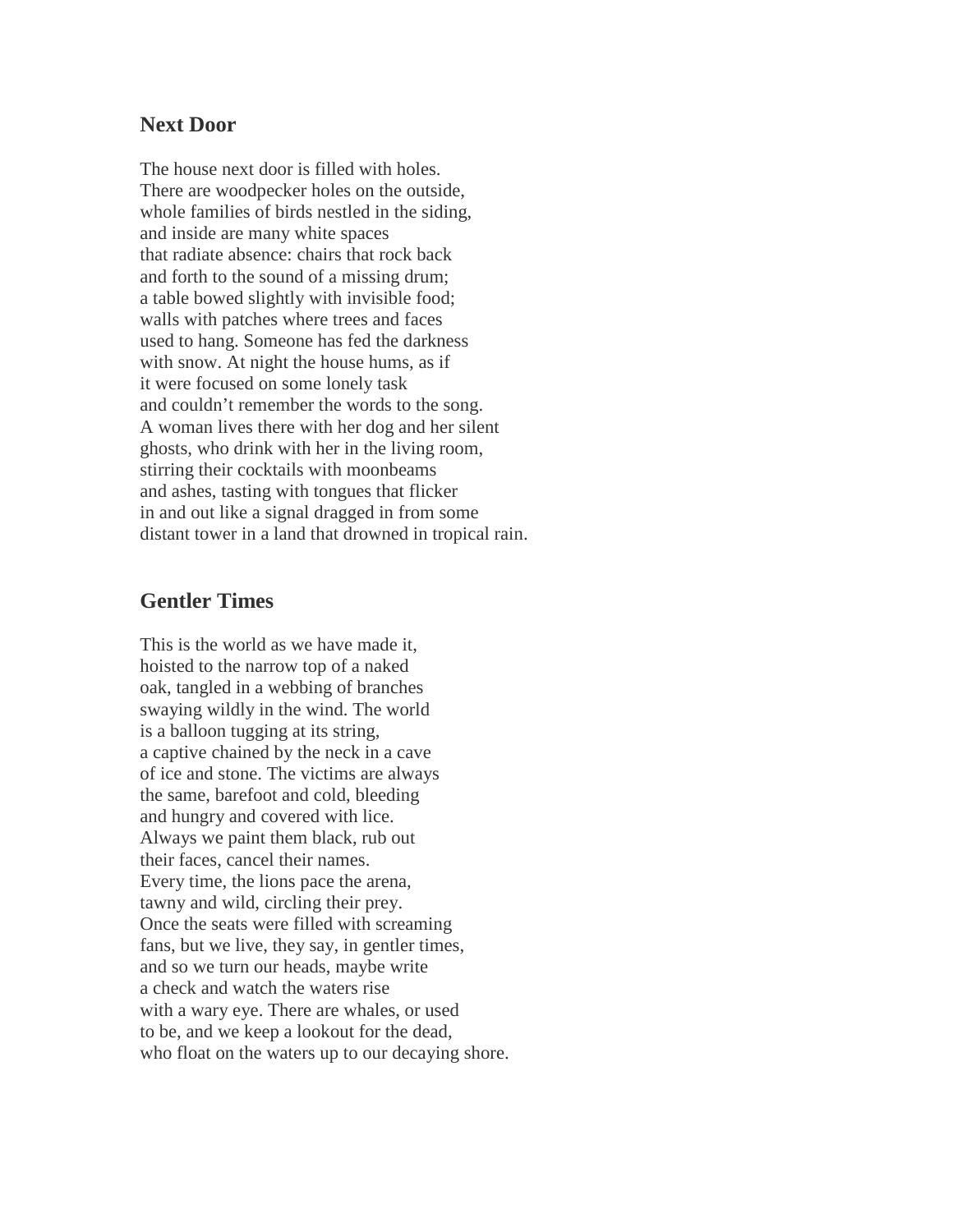## **The Old Days**

In my father's time, you could see the world rushing past from the window of a train. It was so small, so round, it fit inside your coat. As he rode, trading news with friends, he felt it there, curling beneath his arm.

He could feel it breathe. Sometimes when he slept, he could feel its damp cottony dreams on the pillow at his cheek. But by the time he woke for breakfast, he was old.

By then he had forgotten how to laugh, and the beer he loved tasted like water or milk. He ate white radishes and sang to the moon, which stared down at him, glinting in the darkness, a phosphorescent tooth gnawing its way through the dark sky.

## **Cities of the Plain**

They have walked for three days, across mountain passes and down into the desert. The child sleeps in a sling across the man's wiry back. They have paused to rest and the woman is speaking to the stones, which gather as if she were a priestess with blessings to bestow. She is speaking, or maybe she sings softly, of rain and flowersd

that explode in her brain, a wild color wheel spread out among the desiccated plants. Everything she says whirls in the air, making the sky

brilliant and new. The child wakes whimpering. She nurses him as the sky burns. Nearby the man digs a small trench with a rusted tool. Water bubbles to the surface. He cups his hands and drinks, clear droplets adhering to his beard.